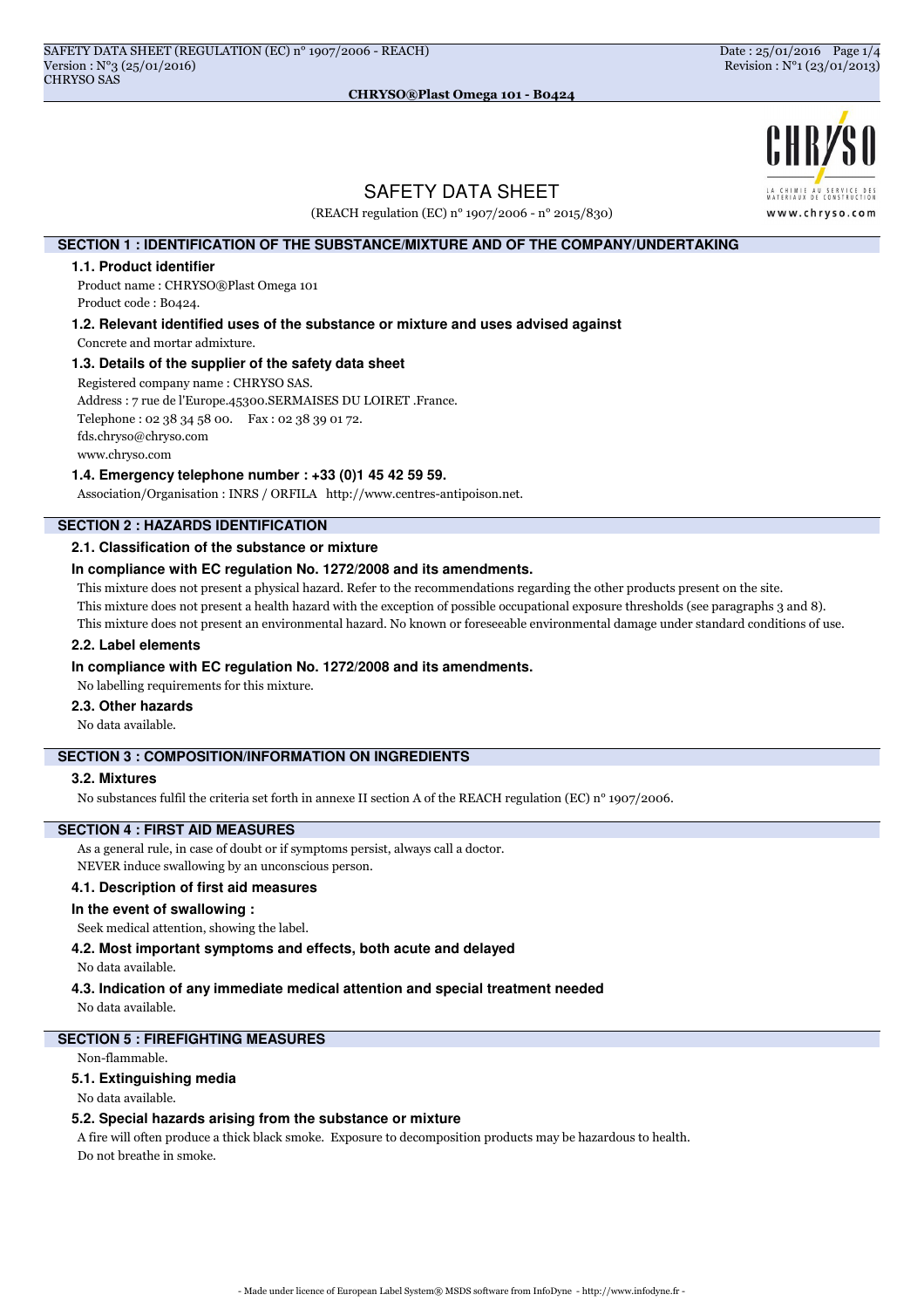In the event of a fire, the following may be formed :

- carbon monoxide (CO)

- carbon dioxide (CO2)

#### **5.3. Advice for firefighters**

No data available.

# **SECTION 6 : ACCIDENTAL RELEASE MEASURES**

# **6.1. Personal precautions, protective equipment and emergency procedures**

Consult the safety measures listed under headings 7 and 8.

### **For first aid worker**

First aid workers will be equipped with suitable personal protective equipment (See section 8).

# **6.2. Environmental precautions**

Contain and control the leaks or spills with non-combustible absorbent materials such as sand, earth, vermiculite, diatomaceous earth in drums for waste disposal.

Prevent any material from entering drains or waterways.

#### **6.3. Methods and material for containment and cleaning up**

Clean preferably with a detergent, do not use solvents.

#### **6.4. Reference to other sections**

No data available.

# **SECTION 7 : HANDLING AND STORAGE**

Requirements relating to storage premises apply to all facilities where the mixture is handled.

#### **7.1. Precautions for safe handling**

Always wash hands after handling.

#### **Fire prevention :**

Prevent access by unauthorised personnel.

#### **Recommended equipment and procedures :**

For personal protection, see section 8.

Observe precautions stated on label and also industrial safety regulations.

# **Prohibited equipment and procedures :**

No smoking, eating or drinking in areas where the mixture is used.

# **7.2. Conditions for safe storage, including any incompatibilities**

No data available.

# **Packaging**

Always keep in packaging made of an identical material to the original.

#### **7.3. Specific end use(s)**

No data available.

### **SECTION 8 : EXPOSURE CONTROLS/PERSONAL PROTECTION**

# **8.1. Control parameters**

No data available.

# **8.2. Exposure controls**

#### **Personal protection measures, such as personal protective equipment**

Pictogram(s) indicating the obligation of wearing personal protective equipment (PPE) :



Use personal protective equipment that is clean and has been properly maintained.

Store personal protective equipment in a clean place, away from the work area.

Never eat, drink or smoke during use. Remove and wash contaminated clothing before re-using. Ensure that there is adequate ventilation, especially in confined areas.

# **- Eye / face protection**

Avoid contact with eyes.

Use eye protectors designed to protect against liquid splashes

Before handling, wear safety goggles in accordance with standard EN166.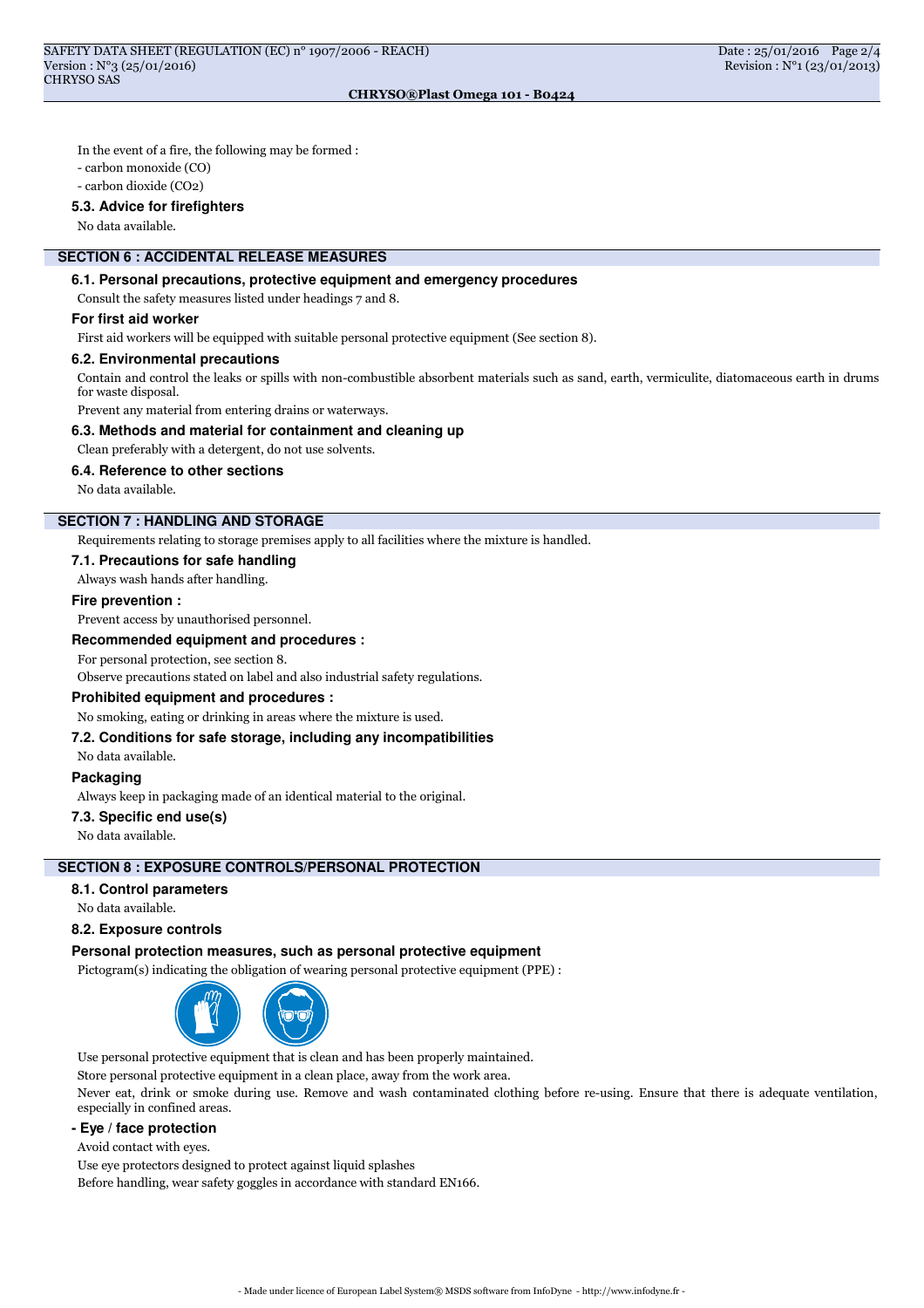#### **- Hand protection**

Wear suitable protective gloves in the event of prolonged or repeated skin contact.

- Type of gloves recommended :
- Natural latex
- Nitrile rubber (butadiene-acrylonitrile copolymer rubber (NBR))
- PVC (polyvinyl chloride)
- Butyl Rubber (Isobutylene-isoprene copolymer)
- **Body protection**

Work clothing worn by personnel shall be laundered regularly.

After contact with the product, all parts of the body that have been soiled must be washed.

# **SECTION 9 : PHYSICAL AND CHEMICAL PROPERTIES**

# **9.1. Information on basic physical and chemical properties General information :** Physical state : Fluid liquid. Odour Characteristic Colour Yellow **Important health, safety and environmental information**  $\mathrm{pH}:$  7.50  $\,$ Neutral. Boiling point/boiling range : Not relevant. Flash point interval : Not relevant. Vapour pressure (50°C) : Below 110 kPa (1.10 bar).  $Density:$  > 1 Water solubility : Soluble. Melting point/melting range : Not relevant. Self-ignition temperature : Not relevant. Decomposition point/decomposition range : Not relevant. **9.2. Other information**

No data available.

# **SECTION 10 : STABILITY AND REACTIVITY**

# **10.1. Reactivity**

No data available.

#### **10.2. Chemical stability**

This mixture is stable under the recommended handling and storage conditions in section 7.

# **10.3. Possibility of hazardous reactions**

No data available.

# **10.4. Conditions to avoid**

Avoid : - frost

# **10.5. Incompatible materials**

# **10.6. Hazardous decomposition products**

The thermal decomposition may release/form : - carbon monoxide (CO) - carbon dioxide (CO2)

# **SECTION 11 : TOXICOLOGICAL INFORMATION**

### **11.1. Information on toxicological effects**

# No data available.

# **11.1.1. Substances**

No toxicological data available for the substances.

# **11.1.2. Mixture**

No toxicological data available for the mixture.